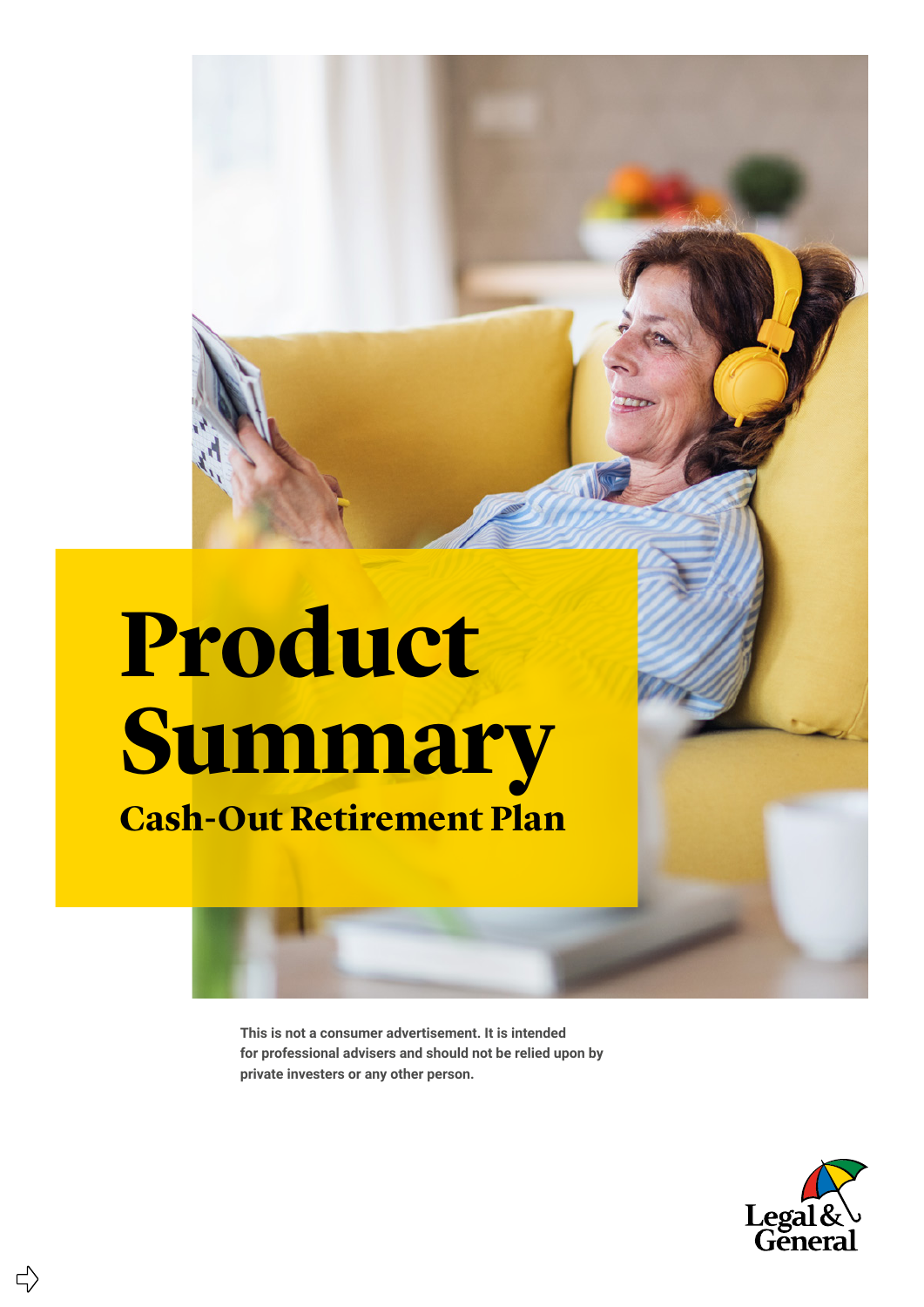### **Contents**

| The Cash-Out Retirement Plan<br>at a glance     | 3 |
|-------------------------------------------------|---|
| Target clients and potentially suitable clients |   |
| <b>Unsuitable Customers</b>                     |   |
| We can help you                                 |   |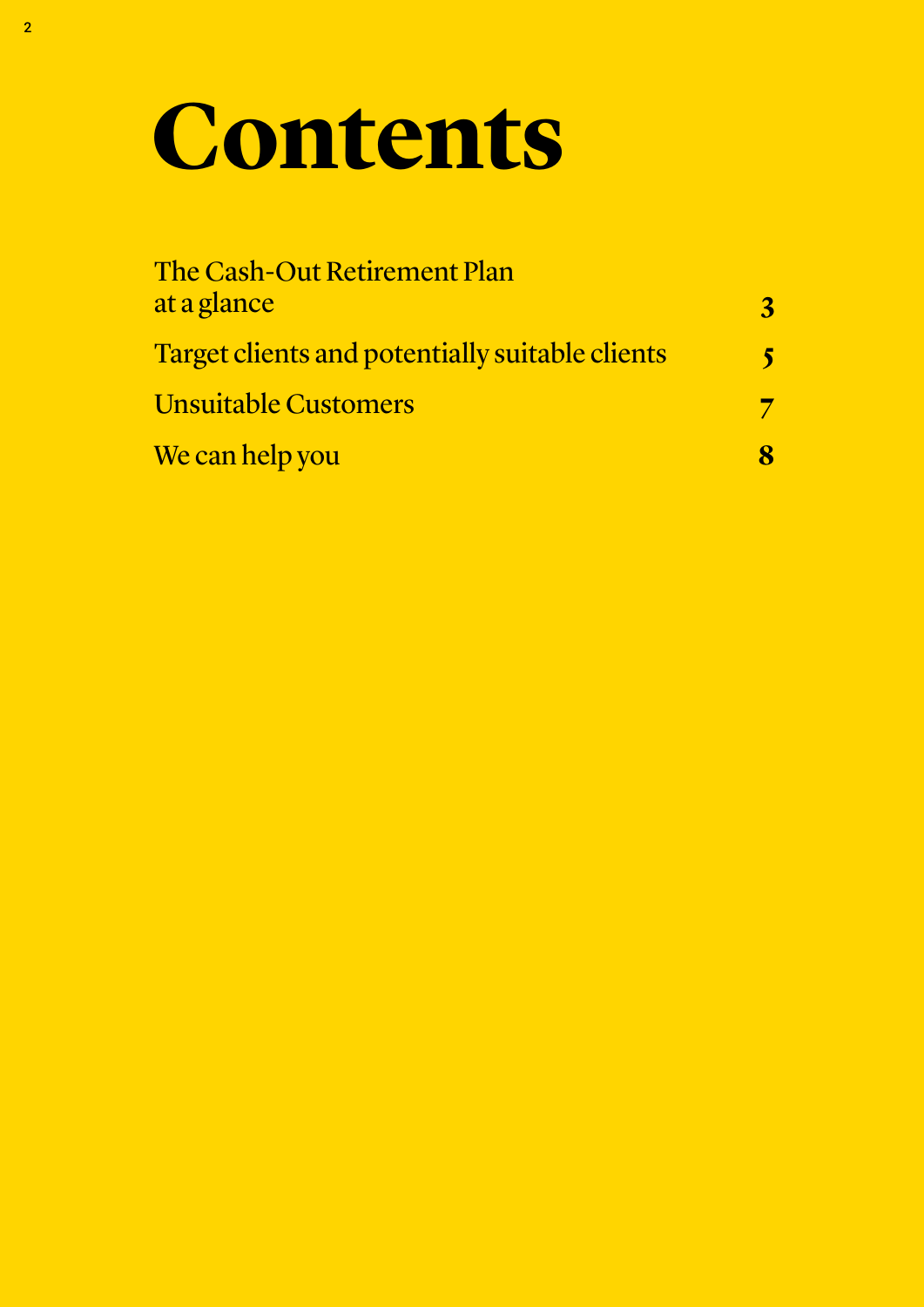## <span id="page-2-0"></span>**The Cash-Out Retirement Plan at a glance**

The Cash-Out Retirement Plan is a fixed term contract that pays a regular income over a term of between 3 and 40 years for advised sales (3 and 25 for non-advised). The plan allows your clients to access their pension fund under the flexi-access drawdown rules, through a Legal & General registered pension scheme.

### Investment Limits

| Minimum investment to start a plan | £10,000 – by transferring the value<br>of an existing personal pension<br>plan(s) and after tax-free cash<br>and payment of any facilitated<br>adviser charge. |
|------------------------------------|----------------------------------------------------------------------------------------------------------------------------------------------------------------|
| Maximum investment to start a plan | Any $-$ any investment above £1m<br>must have acceptance to start a<br>plan confirmed.                                                                         |
| Top-ups                            | Additional investments will need<br>to be put in a new Cash-Out<br>Retirement Plan, minimum to start<br>a plan is £10,000.                                     |
|                                    |                                                                                                                                                                |

### Age Limits

| <b>Minimum</b>   | 55 attained                               |
|------------------|-------------------------------------------|
| <b>Maximum</b>   | 85 for non-advised, no maximum<br>advised |
| <b>Term</b>      |                                           |
| <b>Plan Term</b> | For advised sales 3 to 40 years.          |

For non-advised sales 3 to 25 years.

### Income

### **The income amount is set at outset and depends on:**

- The investment amount
- The term of the plan
- The income options chosen
- The return we can offer when the plan is started.

### **Income can be paid:**

- Monthly, quarterly, half yearly and yearly
- In advance or in arrears.

### **For advised sales the income can escalate in payment. The following options are available:**

- Fixed from 0.1% to 10%
- Indexation in line with the Retail Prices Index or the Limited Price Index

 $\vec{r}$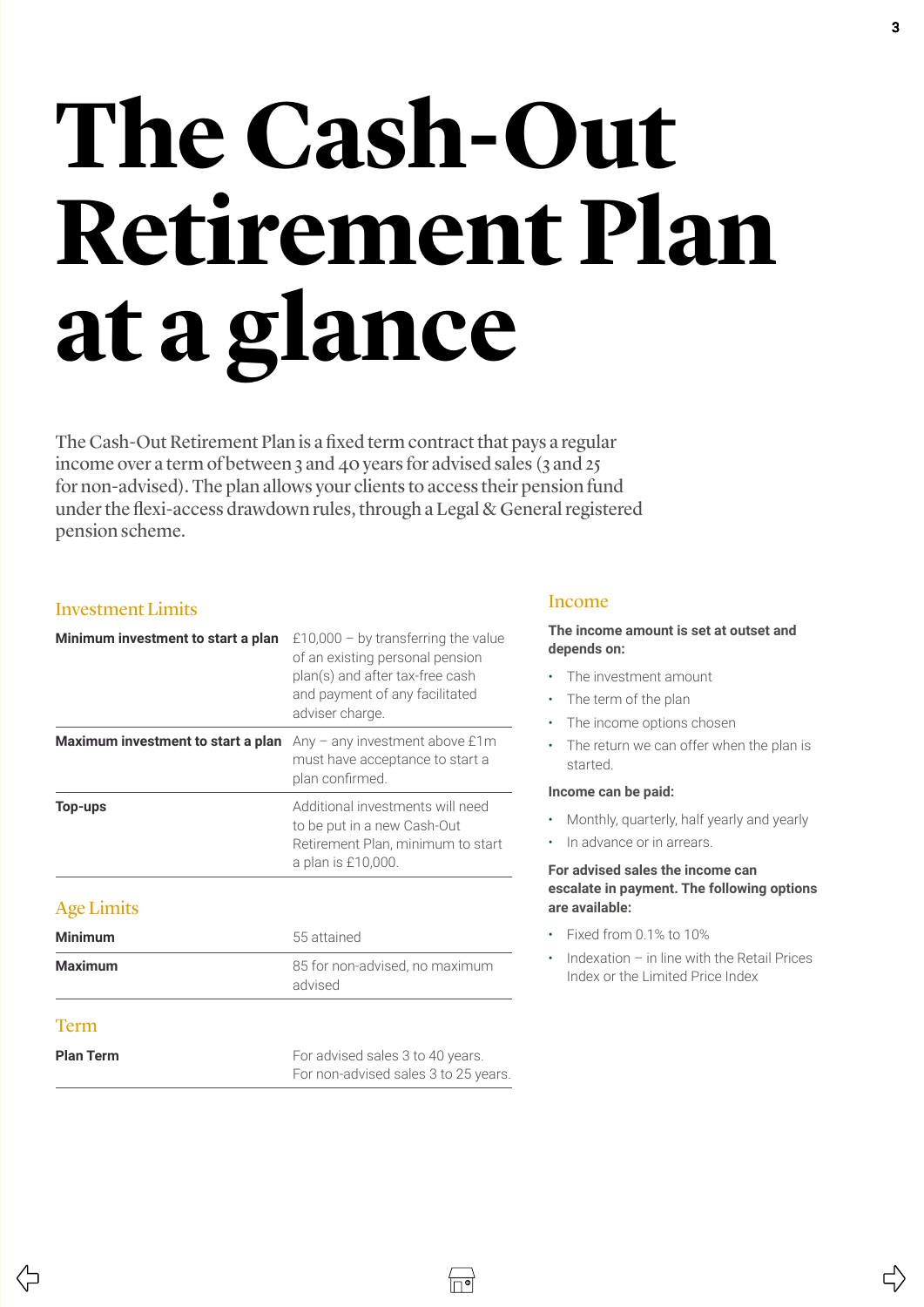### Death Benefits Option

Agent remuneration

| <b>Guaranteed Minimum</b><br><b>Payment Period:</b> | Allows the income payments to continue to be paid to your client's<br>beneficiary(ies) or to their estate until the end of the Guaranteed<br>Minimum Payment Period.                                                                                                    |  |  |
|-----------------------------------------------------|-------------------------------------------------------------------------------------------------------------------------------------------------------------------------------------------------------------------------------------------------------------------------|--|--|
|                                                     | For advised sales the Guaranteed Minimum Payment Period can be any<br>$\bullet$<br>number of full years or for the full term of the plan.                                                                                                                               |  |  |
|                                                     | For non-advised sales the income will automatically continue to be paid<br>$\bullet$<br>until the end of the plan.                                                                                                                                                      |  |  |
| For advised sales $-$ joint life:                   | • A percentage of the income payments continue to be paid to a spouse,<br>civil partner or financial dependant.                                                                                                                                                         |  |  |
|                                                     | Percentage between $1 - 100\%$ .<br>$\bullet$                                                                                                                                                                                                                           |  |  |
|                                                     | Paid to the selected individual until the end of the plan or their death,<br>whichever is earlier.                                                                                                                                                                      |  |  |
|                                                     | The beneficiary will have the option to take any remaining income due, as<br>a lump sum. We'll calculate this in the same way that we calculate a cash<br>in or transfer value. The lump sum value will always be less than the total<br>amount due in income payments. |  |  |
| No death benefits:                                  | If no death benefits are selected and the client dies before the end of the<br>plan term, then there will be no further income payments. Choosing no<br>death benefits will increase the amount of the income payments.                                                 |  |  |

### Cashing in early or transferring to another pension scheme

If a Guaranteed Minimum Payment Period has been chosen that is equal to the plan term, the client has the option to cash in their plan early or transfer the value to another registered pension scheme.

We'll calculate this by giving a value to the future income payments due and deducting our administration and dealing costs. This will be affected by the underlying assets and interest rates at the time, which will go up and down. For more information please see the Terms and Conditions.

| 1.5               |                                                                                                                                                                                            |  |
|-------------------|--------------------------------------------------------------------------------------------------------------------------------------------------------------------------------------------|--|
| <b>Adviser</b>    | The amount to be paid can be stated as a percentage or pounds<br>amount of:                                                                                                                |  |
|                   | The tax-free cash sum<br>$\bullet$                                                                                                                                                         |  |
|                   | The amount after the tax-free cash has been taken off                                                                                                                                      |  |
|                   | • A combination of both.                                                                                                                                                                   |  |
| <b>Commission</b> | Commission is only available where a personal recommendation has not<br>been given. Please see our 'Commission Schedule' for further details - this<br>is available on the Adviser Centre. |  |

⇦

 $\Rightarrow$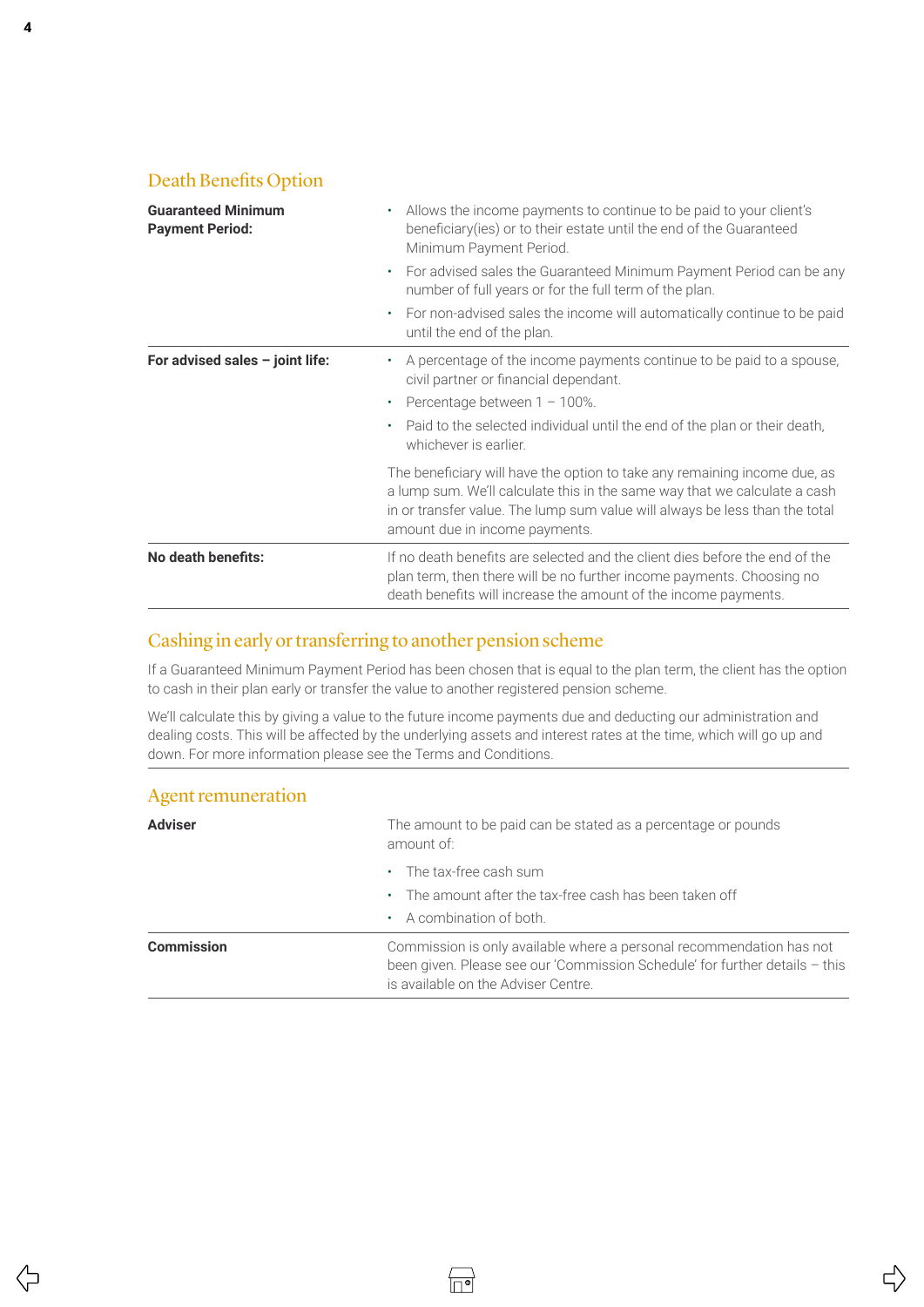### <span id="page-4-0"></span>**Target clients and potentially suitable clients**

| <b>Policy Holder</b>                     |                                                                                                                                                                                 |                                                                                                                                                                                 |
|------------------------------------------|---------------------------------------------------------------------------------------------------------------------------------------------------------------------------------|---------------------------------------------------------------------------------------------------------------------------------------------------------------------------------|
| <b>Attribute</b>                         | <b>Target market</b>                                                                                                                                                            | Potential eligibility                                                                                                                                                           |
| <b>Age/Stage of life</b>                 | $55 - 70$                                                                                                                                                                       | $55+$                                                                                                                                                                           |
|                                          |                                                                                                                                                                                 | Any age that qualifies as an early retirement<br>age due to ill health or a protected<br>retirement age.                                                                        |
| Gender                                   | Equally suitable for males and females.                                                                                                                                         | As per opposite.                                                                                                                                                                |
| <b>Financial expertise</b>               | Low. May have built up a pension fund over<br>a long period with minimal monitoring or<br>ongoing changes.                                                                      | Must be able to understand the terms of<br>Cash-Out Retirement Plan.                                                                                                            |
|                                          | Would understand the basics of holding a<br>current account and a savings account.                                                                                              | In the event of cashing in or transferring out,<br>must be able to understand the fluctuation<br>in value.                                                                      |
|                                          | Must be able to understand the terms of the<br>Cash-Out Retirement Plan.                                                                                                        |                                                                                                                                                                                 |
|                                          | In the event of cashing in or transferring out,<br>must be able to understand the fluctuation<br>in value.                                                                      |                                                                                                                                                                                 |
| <b>Length of investment</b>              | Must be able to commit to hold investment<br>for the chosen term (between 3 and 40<br>years for advised sales and 3 and 25 years<br>for non-advised sales).                     | Must be able to commit to hold investment<br>for the chosen term (between 3 and 40 years<br>for advised sales and 3 and 25 years for non-<br>advised sales).                    |
|                                          | Must not be looking for lifetime income or<br>an income that lasts longer than the chosen<br>plan term.                                                                         | Must not be looking for lifetime income or<br>an income that lasts longer than the chosen<br>plan term.                                                                         |
| Likely attitude to/<br>capacity for risk | Does not want the value of their investment<br>to fluctuate. Wants set returns.                                                                                                 | Does not want the value of their investment<br>to fluctuate. Wants set returns.                                                                                                 |
|                                          | Must be aware of inflation risk on fixed level<br>of income.                                                                                                                    | Must be aware of inflation risk on fixed level<br>of income.                                                                                                                    |
|                                          | Clients may wish to increase the amount of<br>income they receive by selecting no benefits<br>to continue to be paid in the event of their<br>death before the end of the term. | Clients may wish to increase the amount of<br>income they receive by selecting no benefits<br>to continue to be paid in the event of their<br>death before the end of the term. |
|                                          | Clients must not be requiring an income for<br>life from this investment, and understand<br>that the investment will be fully exhausted<br>at the end of the term.              | Client must not need an income for life from<br>this investment, and understand that the<br>investment will be fully exhausted at the end<br>of the term.                       |
|                                          |                                                                                                                                                                                 |                                                                                                                                                                                 |

 $\overleftrightarrow{\Box}$ 

⇦

 $\overline{C}$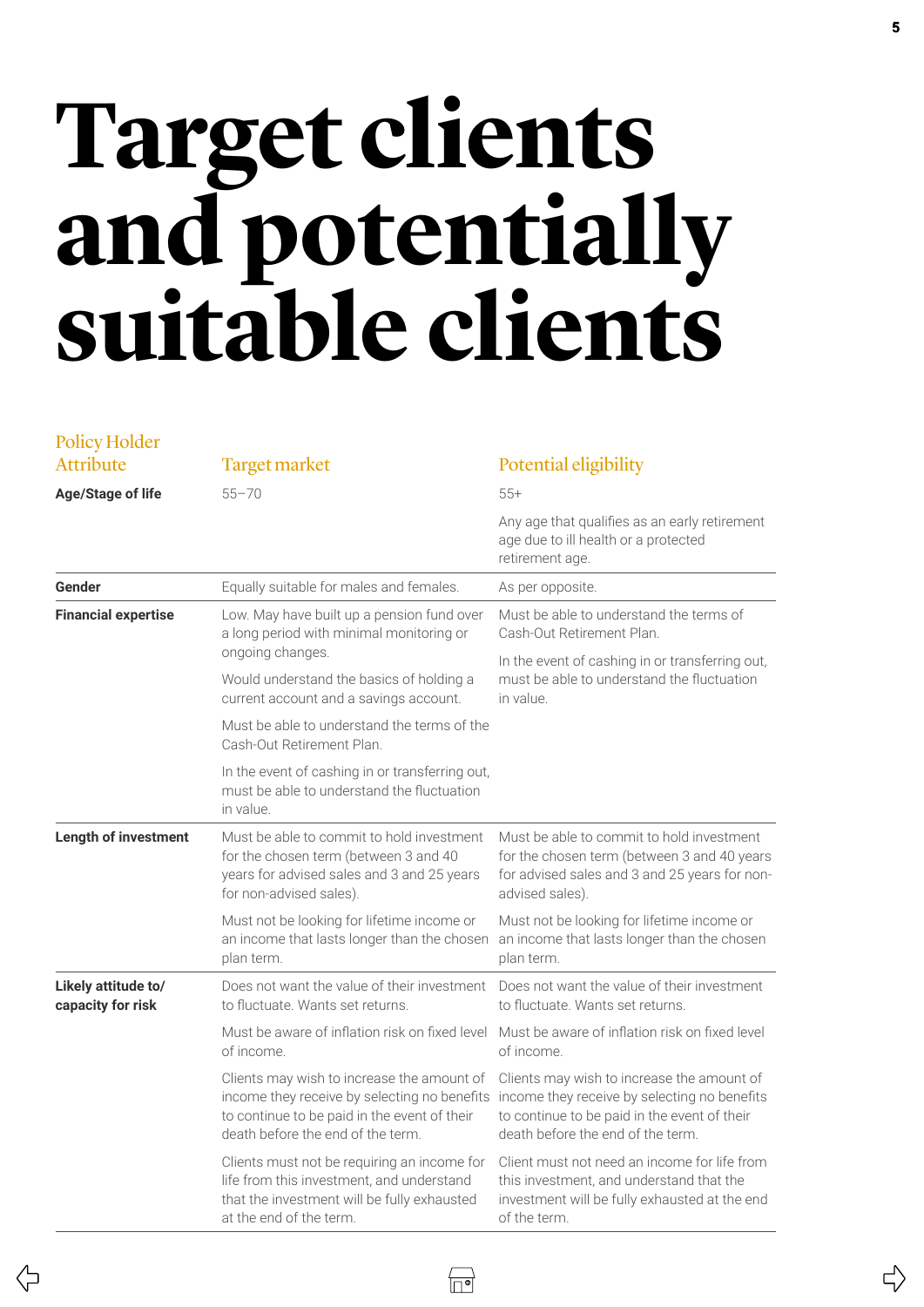| <b>Policy Holder</b><br><b>Attribute</b> | <b>Target market</b>                                                                                                                                                                                                                                                                                                                                                                                                                                                                                                                                                 | Potential eligibility                                                                                                                                                                                                                                                                                                                                                                                                                                                                                                                                                 |
|------------------------------------------|----------------------------------------------------------------------------------------------------------------------------------------------------------------------------------------------------------------------------------------------------------------------------------------------------------------------------------------------------------------------------------------------------------------------------------------------------------------------------------------------------------------------------------------------------------------------|-----------------------------------------------------------------------------------------------------------------------------------------------------------------------------------------------------------------------------------------------------------------------------------------------------------------------------------------------------------------------------------------------------------------------------------------------------------------------------------------------------------------------------------------------------------------------|
| <b>Health</b>                            | All health statuses although if the customer<br>is in ill health, or has certain risks from their<br>lifestyle (for example being a smoker), they<br>may benefit from an enhanced income<br>through an alternative product (for example<br>annuities with enhanced rates).                                                                                                                                                                                                                                                                                           | All health statuses although if the customer<br>is in ill health, or has certain risks from their<br>lifestyle (for example being a smoker), they<br>may benefit from an enhanced income<br>through an alternative product (for example<br>annuities with enhanced rates).                                                                                                                                                                                                                                                                                            |
| <b>Tax status</b>                        | All tax statuses. However, where no tax<br>advantage (i.e. the total value is within their<br>personal allowance) and proposed term is<br>close to minimum then alternative deposits<br>should be considered first.                                                                                                                                                                                                                                                                                                                                                  | All tax statuses. However, where no tax<br>advantage (i.e. the total value is within their<br>personal allowance) and proposed term is<br>close to minimum then alternative deposits<br>should be considered first.                                                                                                                                                                                                                                                                                                                                                   |
| <b>Other financial</b><br>products held  | Current account<br>Savings account<br>Cash ISA<br>٠<br>Money purchase pension fund.                                                                                                                                                                                                                                                                                                                                                                                                                                                                                  | None, although likely to have a bank account.<br>Also may be suitable to hold as part of a<br>wider portfolio of investments.                                                                                                                                                                                                                                                                                                                                                                                                                                         |
| Income/Wealth                            | Must hold sufficient funds for emergency<br>cash access first.<br>Sufficient retirement wealth to invest at<br>least £10,000 for a minimum of 3 years,<br>and re able to exhaust the fund over the<br>term (meaning that they have other income/<br>capital to rely on for the period after the<br>plan term ends).<br>Likely that the sum has been built up over<br>a long period in a pension fund.<br>Current income may be low or nil.<br>See 'Tax status' section above for further<br>information on where alternative deposits<br>should be considered first. | Must hold sufficient funds for emergency<br>cash access first.<br>Sufficient retirement wealth to invest at<br>least £10,000 for a minimum of 3 years,<br>and are able to exhaust the fund over the<br>term (meaning that they have other income/<br>capital to rely on for the period after the plan<br>term ends).<br>Likely that the sum has been built up over a<br>long period in a pension fund.<br>Current income may be low or nil.<br>See 'Tax status' section above for further<br>information on where alternative deposits<br>should be considered first. |
| Investment/<br><b>Protection aims</b>    | Income or growth<br>Fixed returns<br>To bridge the gap to another source<br>of income.                                                                                                                                                                                                                                                                                                                                                                                                                                                                               | Income or growth<br>Fixed returns<br>To bridge the gap to another source<br>of income.                                                                                                                                                                                                                                                                                                                                                                                                                                                                                |
| <b>FRESCO segments</b>                   | Road to retirement<br>High income professionals<br>٠<br>Older working families.<br>The client segments we use are the ones used by the FRESCO segmentation tool. This<br>to financial services. If you would like more information about FRESCO segments please<br>go to <b>caci.co.uk</b> .                                                                                                                                                                                                                                                                         | Road to retirement<br>$\bullet$<br>Low income elderly<br>Asset rich greys.<br>Other segments where a lower retirement<br>age is obtained.<br>describes people in terms of their product holding and demographics as well as attitudes                                                                                                                                                                                                                                                                                                                                 |

6

 $\overline{\mathcal{L}}$ 

 $\stackrel{\wedge}{\rightarrow}$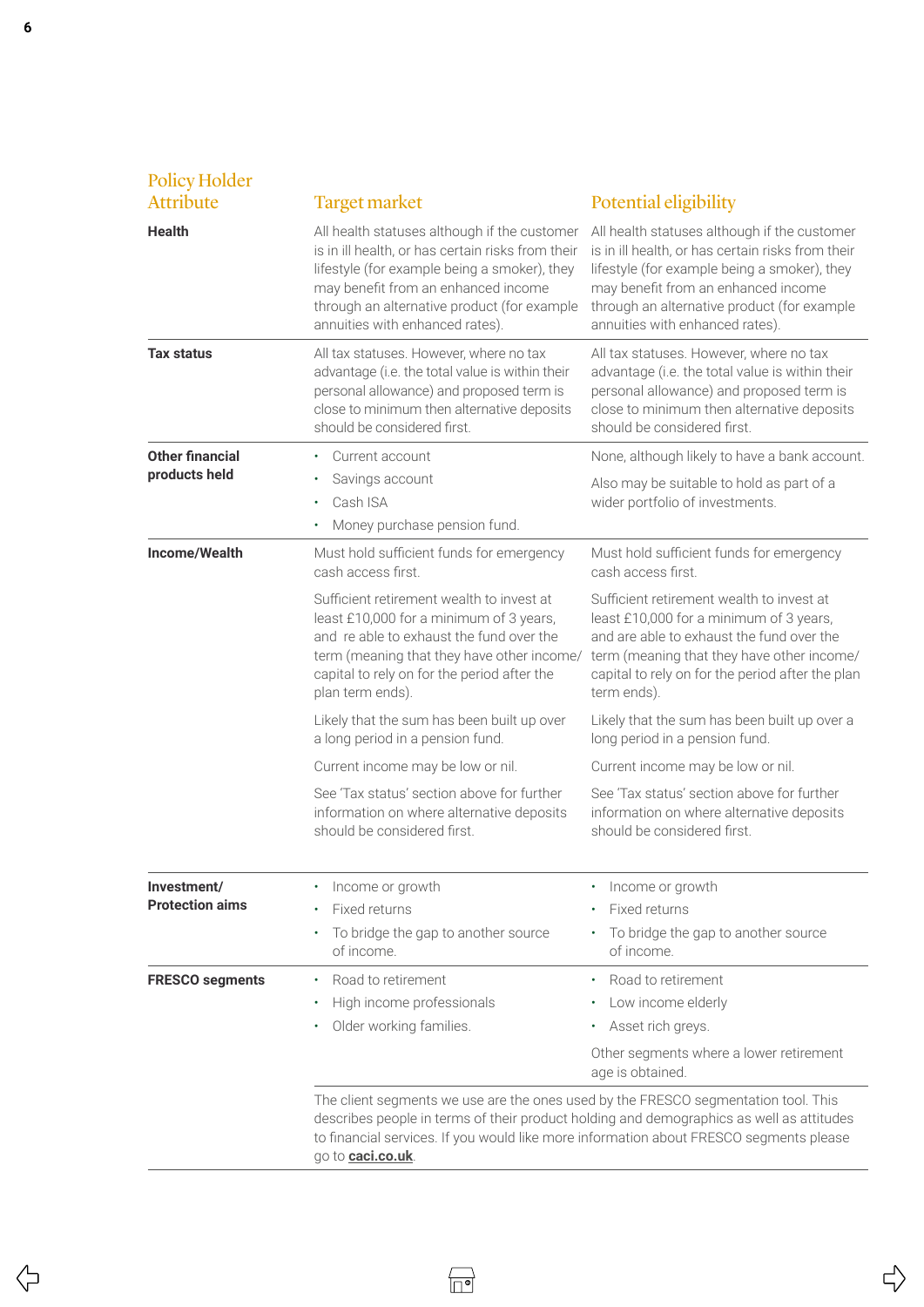### <span id="page-6-0"></span>**Unsuitable Customers**

### Policy Holder Attribute

### Description of why product may be unsuitable for some customers

**Age** Under age 55 (apart from where the client has a protected lower retirement age or they are retiring on the grounds of ill health). 85+ non advised Gender N/A **Financial expertise** Clients who do not understand the product. **Length of investment** Clients unable to commit to an investment of at least 3 years, or those who are looking for a lifetime income. **Likely attitude to/ capacity for risk** Clients looking for higher returns through taking higher risks. Clients who are totally risk-averse to any sort of investment. **Health** None, although if eligible for enhanced rates then should also consider products that offer increased rates first. **Tax status** Nil rate tax payers if they can withdraw their pension fund within their personal allowance and are looking to spend over the short term (3 years). **Other financial products held** N/A **Income/Wealth** Customers that do not have at least £10,000 to invest or those who would benefit from using their investment to provide a lifetime income instead of using over a shorter term. **Investment/ Protection aims** Clients looking to keep capital invested for long term growth. Clients needing instant access to cash. Clients in need of an emergency cash fund. **FRESCO segments** Segments where the client is unlikely to be of an age at which they can access their pension pot: • Still at home Starting out • Rising metropolitans Poorer parents • Working singles and couples • Home owning families. The client segments we use are the ones used by the FRESCO segmentation tool. This describes people in terms of their product holding and demographics as well as attitudes to financial services. If you would like more information about FRESCO segments please go to **[caci.co.uk](http://caci.co.uk)**.

∣⊓∙∏

 $\vec{r}$